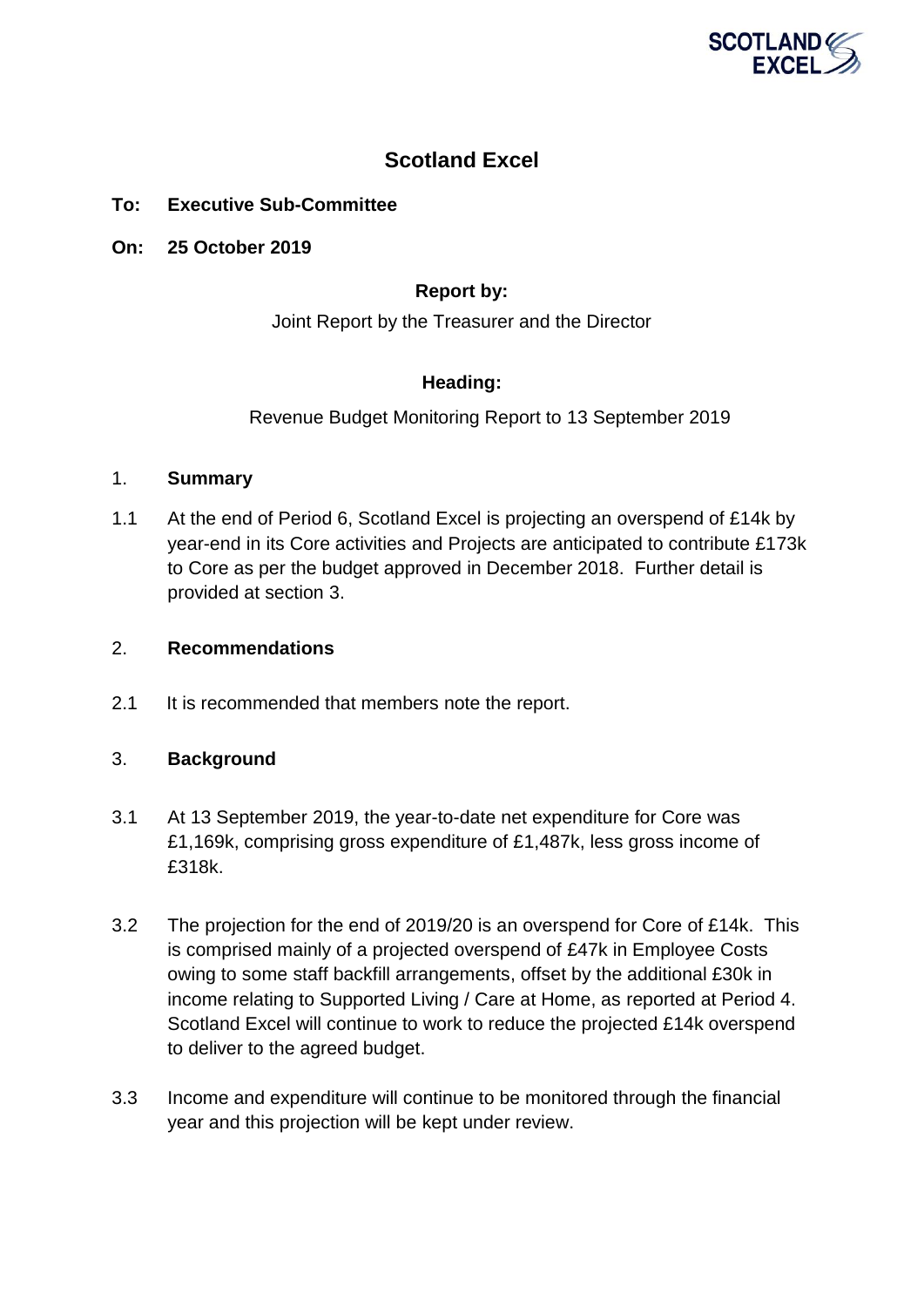- 3.4 The year-to-date net expenditure for Projects is £276k, comprising gross expenditure of £558k, less gross income of £834k. Projects are expected to contribute £173k funding to Core Operations during 2019/20 as per the approved budget.
- 3.5 The following table provides an analysis of the actual spend to date along with projected net expenditure for 2019/20 and includes a summary of movement in the Revenue Reserve, as well as a glossary of terms.
- 3.6 There have been no budget adjustments since the last report.